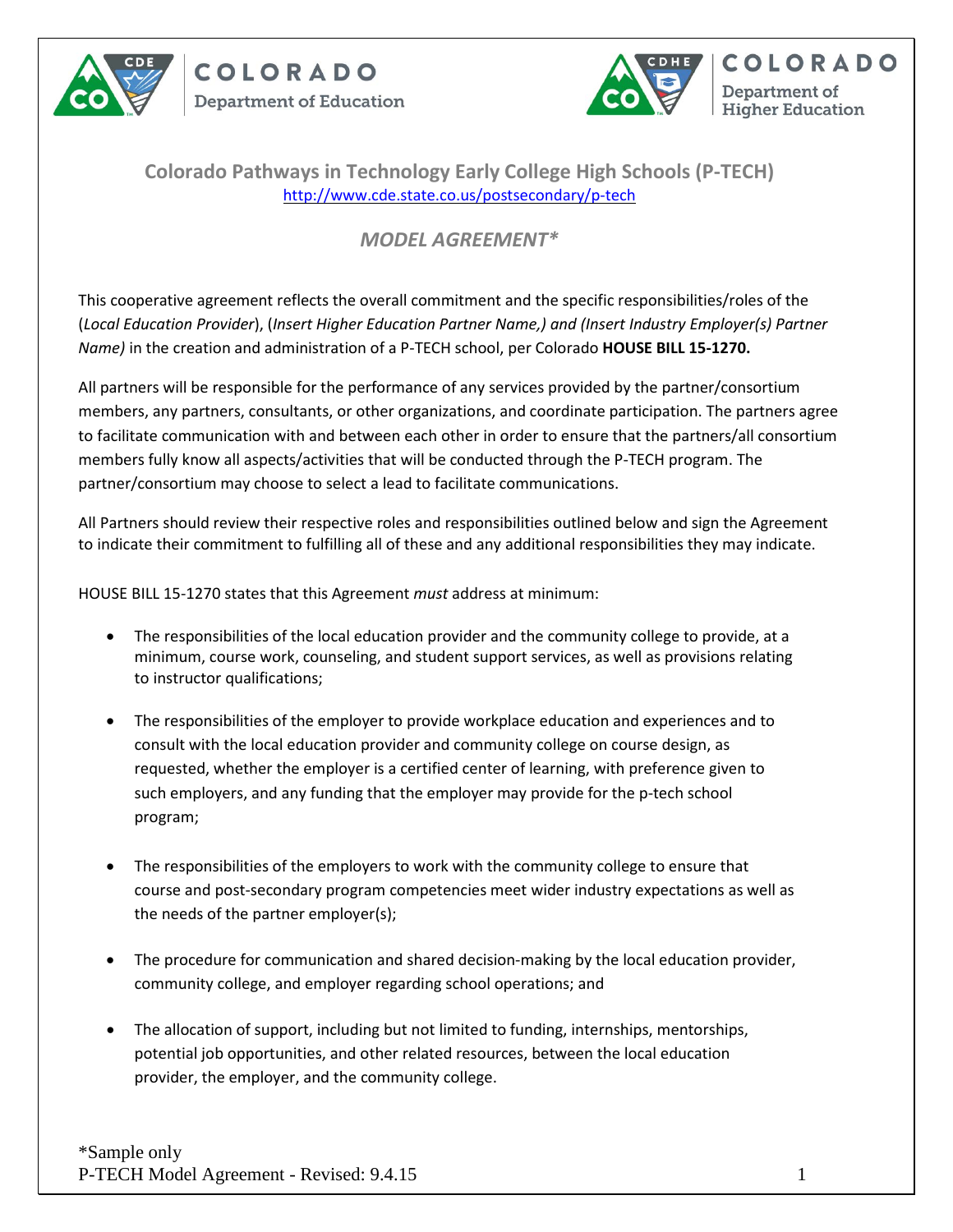## **Recommended Additional Areas the Agreement Should Address**

## **Responsibilities of Partners**

K-12 Education: Essential responsibilities of K-12 partners include:

- Committing to fully implement the Colorado Graduation Guidelines , serving all students in the same common location beginning in  $9<sup>th</sup>$  grade to assure that all students have a consistent, innovative program and college and career culture and all faculty have the opportunity to collaborate and focus on Colorado P-TECH instructional and support services;
- Forming a strong partnership including a procedure for communication, documented in the P-TECH application, with the higher education and industry employer(s) employer partners and any other community partners;
- Encouraging the enrollment of a student body that is socio-economically and racially diverse and that includes first-generation college students, English language learners, and students with disabilities.
- Identifying potential school leaders who have demonstrated the ability to drive exceptional student outcomes; are dedicated to working with under-served students and their families; can provide the leadership skills essential for program success; and can integrate high school, college, and workbased learning experiences, and in cases where a new school leader is hired, working with the higher education and industry employer(s) employer partners to select the school leader;
- Identifying secondary instructors, in consultation with the higher education partner, who have proper and relevant credentials;
- Working with higher education and industry employer(s) employer partners to develop a seamless scope and sequence of courses that enable all students to earn an associate degree within six years (at their own pace) and that includes workplace learning;
- Establishing a college-going culture for all students that begins on the first day of  $9<sup>th</sup>$  grade and continues throughout all 6 years of the program, engaging students in instruction on key "college knowledge", academic and personal behaviors such as time management; collaboration; problemsolving; leadership; study skills; communication; and tenacity. Credit-bearing college course work and tutoring should be introduced as soon as appropriate.
- Introducing the career and industry focus for all students beginning on the first day of 9<sup>th</sup> grade and continuing throughout the six years of the program by infusing workplace skills and industry content into academic courses and offering time in the school schedule and calendar for the full range of workplace learning, e.g. mentoring, workplace visits, job shadowing, internships, apprenticeships, etc;
- Offering multiple pathways for students with varying levels of academic achievement in  $8<sup>th</sup>$  grade to participate and complete the full six year program successfully;
- Preparing students for college-level coursework, so remedial coursework at the post-secondary level is not necessary;
- Providing relevant and ongoing professional development for the principal/school leader and all participating teachers, including support and frequent exchanges during the school year;
- Ensuring that students apply for and approve the use of the College Opportunity Fund (COF) for their college courses; and
- Maximizing available funding streams such as federal School Improvement Grants and secondary level Perkins program funding, to support the needs of participating students. (Please note: Students participating in the P-TECH Program will **NOT** be eligible for Federal financial aid, including Pell grants.)
- Granting high school diplomas, as appropriate.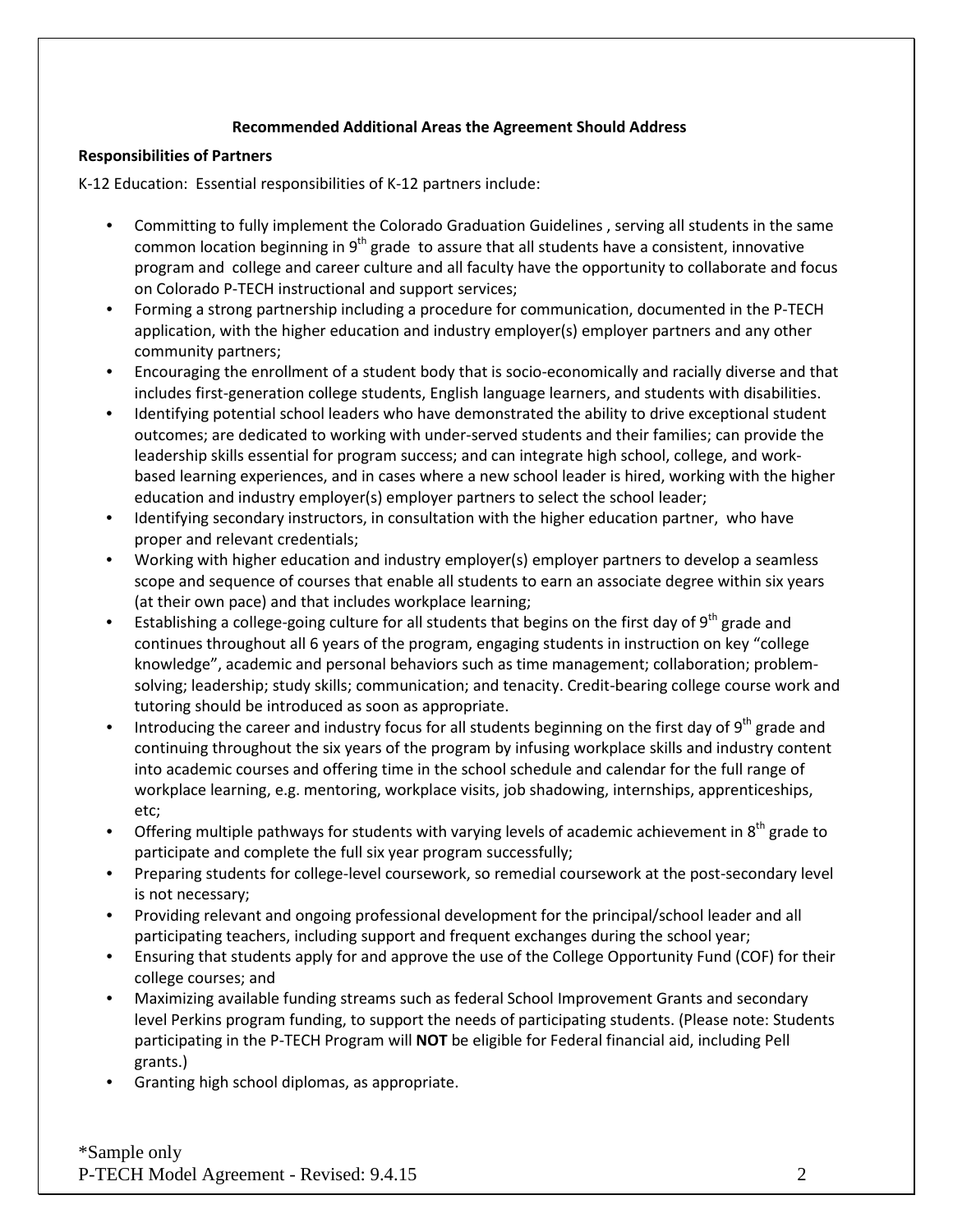Higher Education: Essential responsibilities of higher education partners include:

- Forming a strong partnership, documented in the P-TECH application, with the K-12 and industry employer(s) employer partners and any other community partners;
- Identifying appropriate college courses to include in the program's scope and sequence, ensuring that students can earn an industry-recognized associate degree (or the two-year degree that is the industry standard for the targeted jobs) within six years of beginning the Colorado P-TECH program;
- Identifying appropriate coursework and experiences to introduce students to college course work as soon as appropriate;
- Working with the high school to determine which courses will be taught by college faculty, which by high school teachers with adjunct status, and which by a combination of the two (and ensuring the appropriate college-level rigor of courses taught by adjunct faculty);
- Collaborating with high school faculty to ensure that course content will prepare students for college work;
- Collaborating with high school faculty and staff to practice and develop intensive student support services which should include innovative approaches for early diagnosis and interventions for students who require additional academic assistance (Please note: Funds for this program cannot be spent on college remedial coursework; therefore, all high school coursework should prepare students to seamlessly enter college level courses.);
- Collaborating with industry employer partner(s) to align college coursework with relevant technical skills and workplace competencies, as defined by industry;
- Identifying post-secondary instructors who have proper and relevant credentials as required by the Higher Learning Commission (HLC);
- Maintaining student advisory resources and credit transfer policies that protect the pathway to degree completion for participating students;
- Ensuring that students apply for and approve the use of College Opportunity Fund (COF) for their college courses at the community college;
- Maximizing available funding streams as appropriate, , to support the needs of participating students (please note: students participating in the P-TECH Program will **NOT** be eligible for Federal financial aid, including Pell grants);
- Providing dedicated staff to work on the initiative, including a College Liaison who has the authority to coordinate with the school on the college/university partner's behalf; and
- Awarding post-secondary certificates and associate degrees, as appropriate.

Employer(s): Essential responsibilities of business partners include:

- Forming a strong partnership, documented in the P-TECH Application, with the K-12 and higher education partners and any other community partners;
- Committing to place every student who successfully completes the program first in line for a job;
- Identifying a mentor for every participating student (a sample commitment would be for mentors to participate in at least two face-to-face opportunities with their mentee per year and communicate with their mentee online every week with an approximate time commitment of 30 minutes per week);
- Creating an up-to-date skills map for the industry/sector that identifies essential job requirements;
- Collaborating with the K-12 and higher education partners to identify the post-secondary two year degree that will ensure students meet industry expectations and validating the proposed scope and sequence;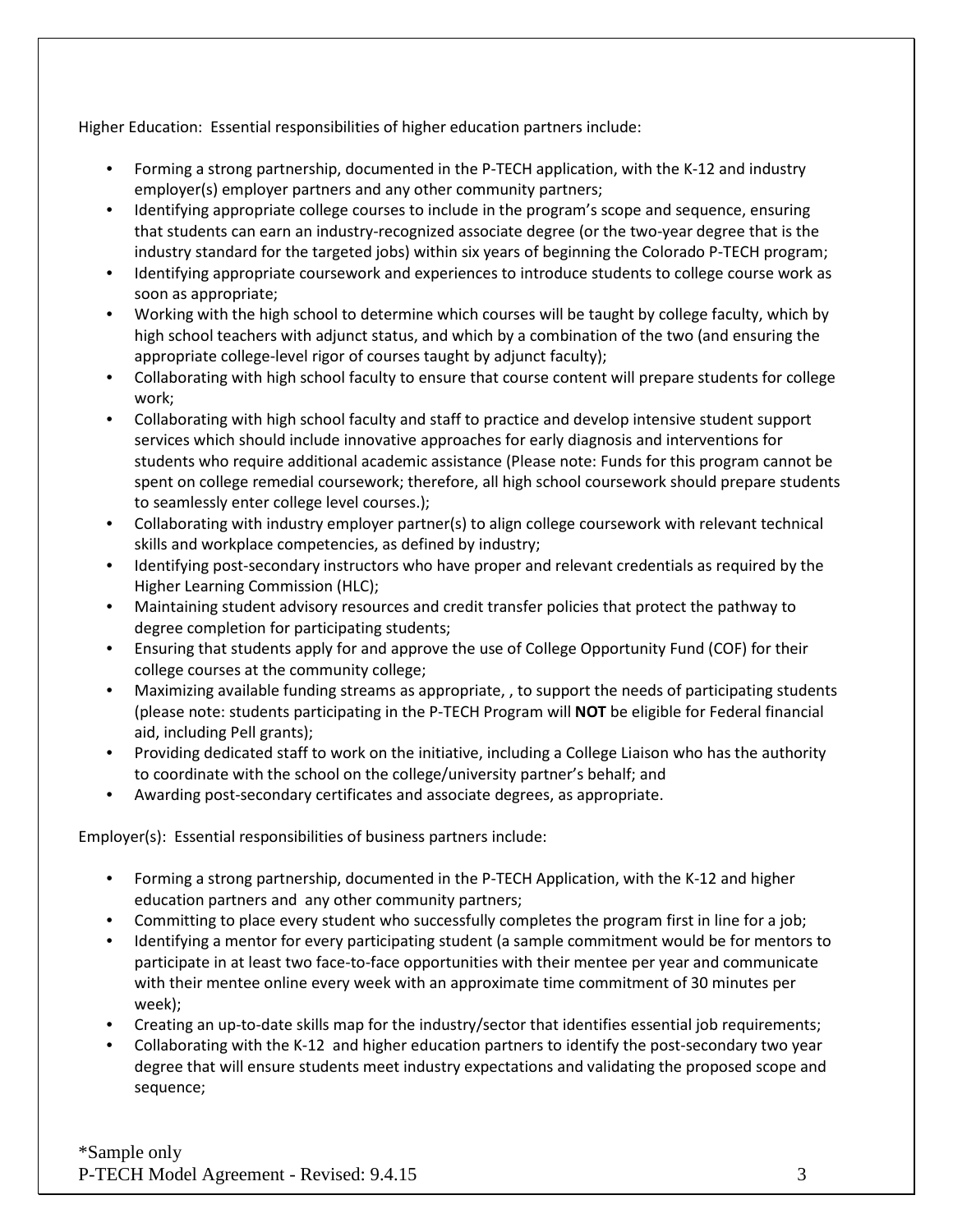- Providing workplace visits, speakers, internships and apprenticeships for participating students;
- Collaborating with K-12 and higher education staff to align technical skills and workplace competencies with curriculum, course offerings, and other resources;
- Funding that the employer may provide for the P-TECH program; and
- Providing dedicated staff to work on the initiative, including an Industry Liaison who has the authority to coordinate with the school on the industry employer(s) employer partners' behalf.

In addition, all partners must commit to participate in a statewide network of Colorado P-TECH schools and to working with colleagues to share expertise and experience on the development of the Colorado P-TECH model, as well as pertinent resources, tools and strategies.

Additional Responsibilities of each Partner (please list all partners' responsibilities and identify the partner who will serve as the implementation lead, as recognized by all partners):